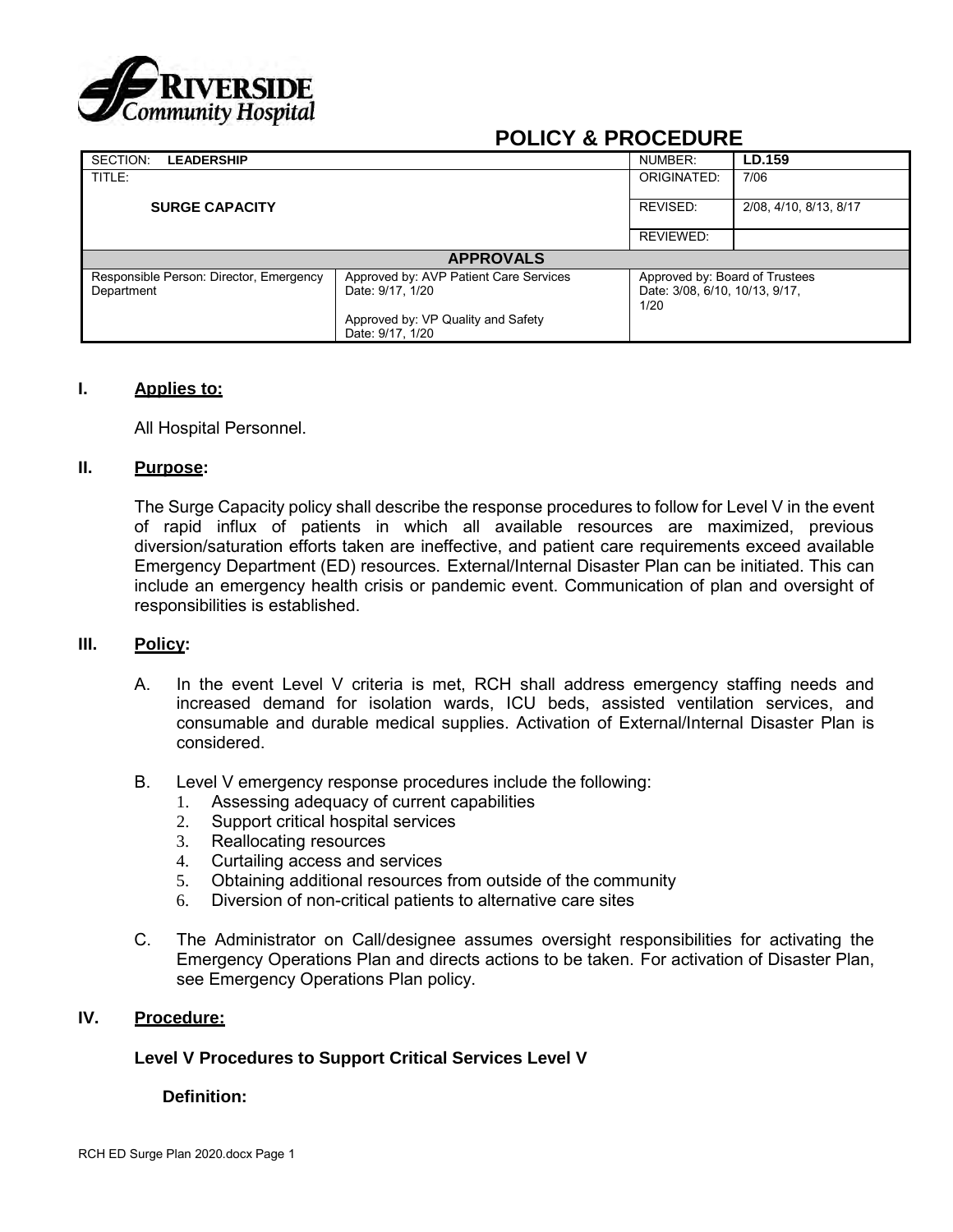

- 1. Multi-incident victims arriving via ambulance.
- 2. No inpatient beds are available.
- 3. No routine temporary placement areas are available.
- 4. Bed Capacity exceeds available ED resources. All available resources are maximized, previous diversion efforts taken are ineffective, and patient care requirements exceed available ED resources. Previous measures ineffective to decompress.
- 5. Unable to achieve minimal staffing.
- 6. Equipment, supplies, or other resources does not meet required need.<br>7. 50 or more patients are ED holds awaiting beds.
- 50 or more patients are ED holds awaiting beds.
- 8. AMR wall time is greater than 120 minutes.
- 9. The EDWIN score will be used to measure ED "overcrowding":

**Scale:**

- **0 - 1.5 =Active, but manageable**
	- **1.5 - 2 = Very busy, but not overcrowded**
	- **2+ = Extremely busy and severely overcrowded**

## **Initiating Emergency Management Plan**

- 1. The Administrative Liaison will meet with the ED Director on current status of ED waiting room back log, patients holding for inpatient beds and turn around time. The Administrative Liaison will report to the Administrator on Call/designee on the status of the situation.
- 2. The Administrator on Call/designee will evaluate the situation to determine whether the Emergency Operations Plan will be activated. If the plan is to be activated, actions to be taken will be directed by the Administrator on Call/ designee in charge of the Command Center.
- 3. Until Incident Command staff are in place, the Administrative Liaison will have oversight of Incident Command functions. The Administrative Liaison will determine if the Labor pool will be opened and assign additional help to the ED as needed.

## **Communication**

- 1. For communication of Emergency Operations Plan, see Emergency Operations Plan policy.
- 2. Live process notification maybe be utilized to communicate the emergency management plan to all hospital leadership and medical staff.

## **Support Critical Hospital Services / Reallocating Resources**

The Incident Commander will:

- 1. Assess adequacy of current capabilities including personnel, facility, beds, and supplies.
- 2. Mobilize staff, providers, and additional resources to the ED and essential patient care areas.
- 3. Notify the Medical Care Branch Director for availability of physicians to respond to EDas indicated.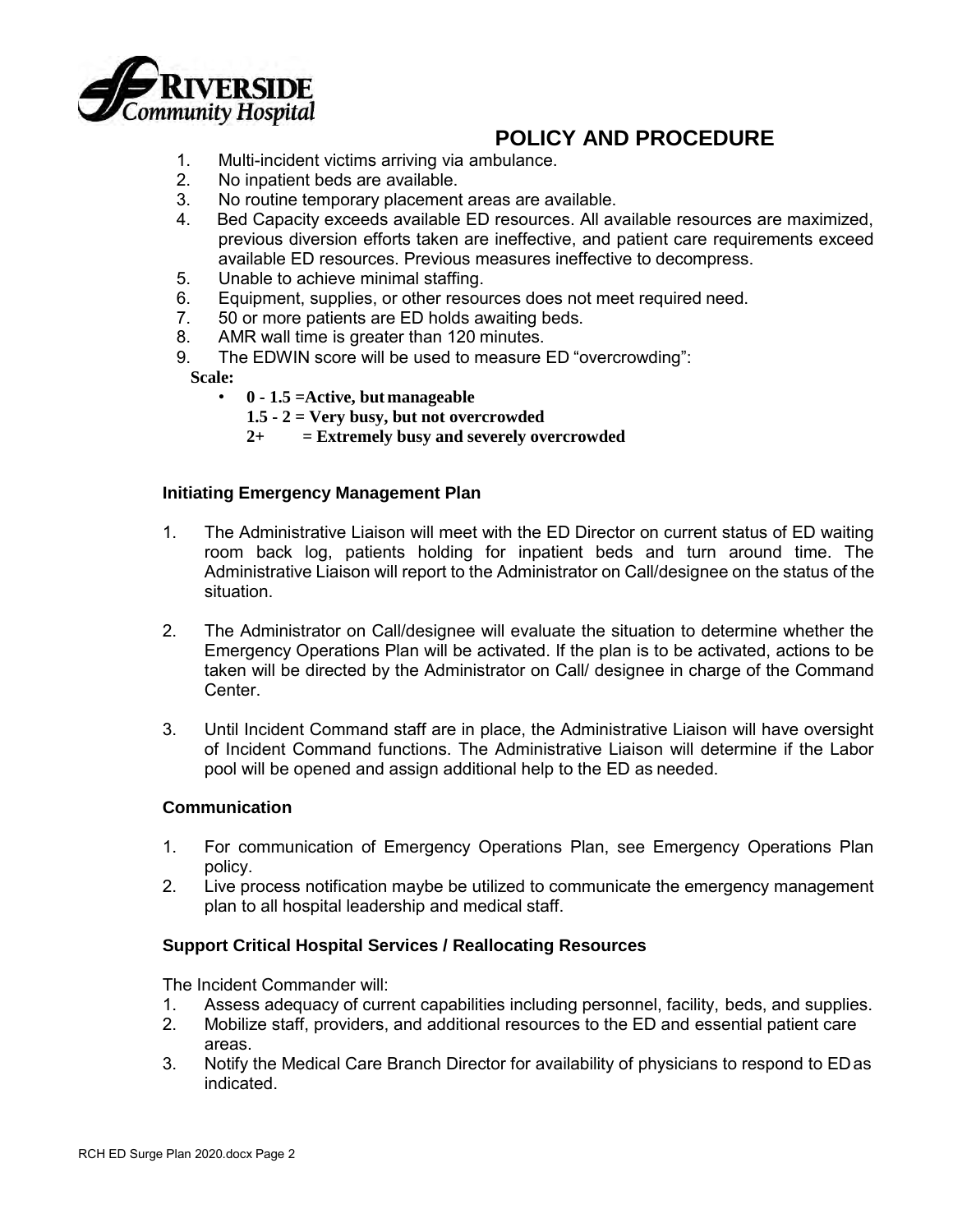

- 4. Create a list of non-essential positions that can be reassigned to support critical hospital services (e.g., administrative staff, physical/occupational therapy, education). Consider using trainees (e.g., medical and nursing students) for indirect patient care activities (answering phones, transport of patients, obtaining supplies).
- 5. Increase cross training of personnel to provide support to ED and essential patient-care areas.
- 6. Managers or charge nurses will call in additional staff as needed via the callback system. Reassign personnel at high risk for complications due to pandemic event (e.g., pregnant women, immuno-compromised persons) to low-risk duties (e.g., non-influenza patient care, administrative duties that do not involve patient care).
- 7. Identify areas of the facility per infection control guidelines that could be vacated for use in cohorting patients.
- 8. Consider opening holding areas on units for pending admissions in order to free up ED beds.
- 9. Track bed availability including ICU beds and ventilator capability, when patient care requirements exceed available ED resources. May use FluSurge software [\(http://www.cdc.gov/flu/flusurge.htm\)](http://www.cdc.gov/flu/flusurge.htm) from CDC to estimate the potential impact of a pandemic event on resources for staffed beds (both overall and ICU) and ventilators for RCH.
- 10. Evaluation of current status of beds, personnel, and supplies against what is needed and what is continuous until the bed capacity issue is resolved, at which point staff return to their units. This will continue to be reviewed no less than twice daily by the Administrative Liaison at the bed huddle meetings.
- 11. Estimated patient capacity for RCH is 478 regular beds. See census summary for breakdown of beds.
- 12. For additional pandemic plan, see IC 402 "Emerging Respiratory Viruses"
- 13. See attachment "A" for summary table.

## **Curtailing Access and Services**

- 1. Consider exercising strict control of access to and from the hospital and diversion of ambulatory patients to alternate care sites within or outside the hospital (e.g., hospital cafeteria, nearby school) where lower level care can be provided. The emergency department should be protected in order to care for more critical patients.
- 2. Consider only lifesaving surgeries to be performed. Defer elective admissions and procedures, including elective surgery and non-emergent outpatient procedures. Patients may be transferred to other facilities or alternative care sites as the incident dictates. Stable patients may be discharged home if appropriate.
- 3. Review admission procedures and streamline them as needed to limit the number of patient encounters in the ED (e.g., the transfer center, direct admission to an inpatient bed). Admissions to the hospital are limited to those who require critical services obtainable only through hospital care.

## **Obtaining External Resources**

1. Establish contact with local and state health departments to achieve adequate staffing including defining when an "emergency staffing crisis" can be declared. Discuss staffing options for recruiting staff from different hospitals and/or regions, or federal facilities and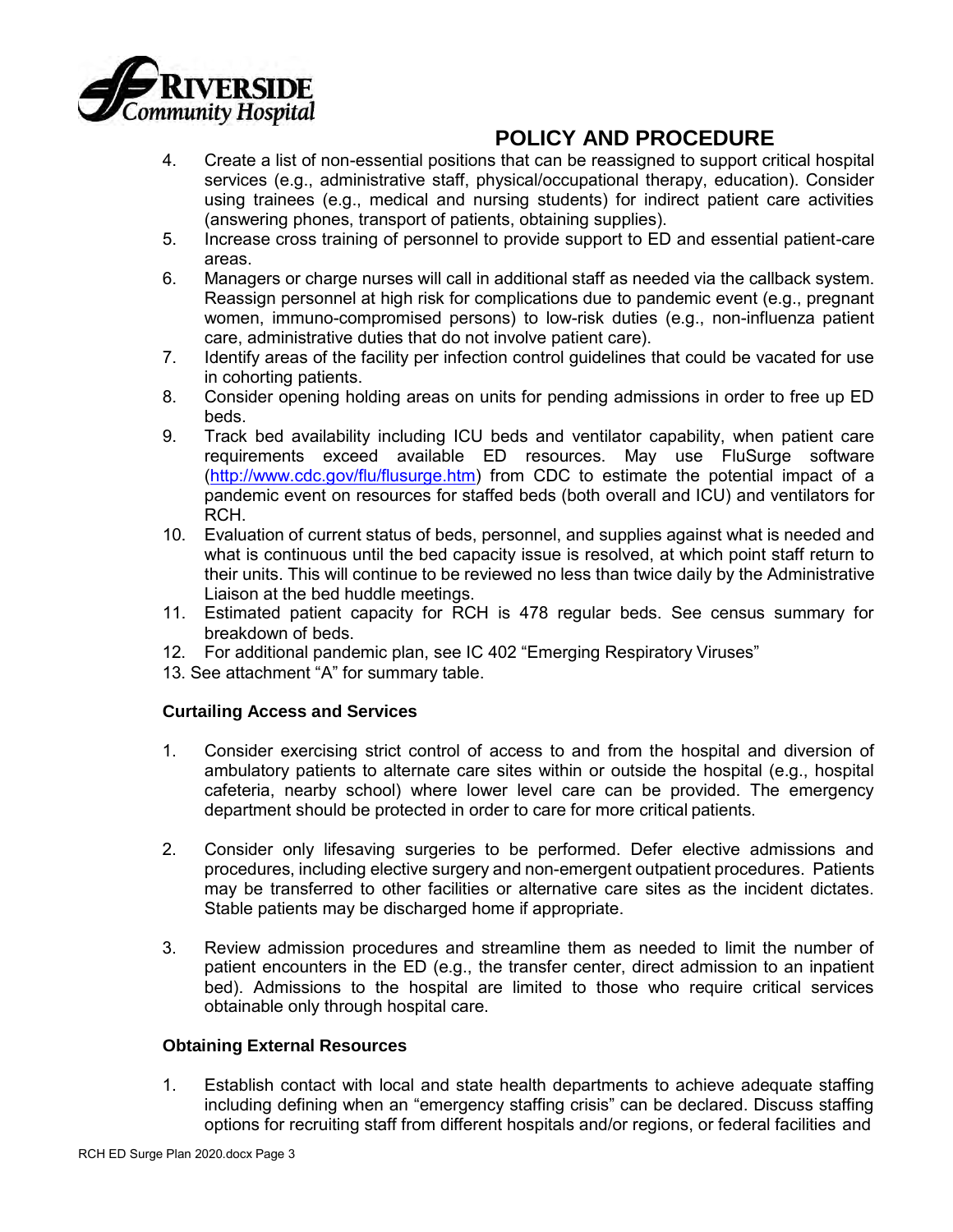

rapid credentialing of healthcare professionals with out-of-state licenses. Discuss how bed availability, including ICU beds and ventilators, will be tracked during a pandemic.

- 2. Consider recruiting healthcare personnel from other healthcare settings (e.g., medical offices and day-surgery centers) with community health partners' involvement. Consider recruiting retired healthcare personnel and volunteers.
- 3. Implement these arrangements with community health partners through Mutual Aid Agreements (MAAs) or memoranda of Understanding/Agreement (MOU/As).
- 4. Consult with hospital licensing agencies on expanding bed capacity. These efforts should take into account the need to provide staff and medical equipment and supplies to care for the occupant of each additional hospital bed.
- 5. Develop Mutual Aid Agreements (MAAs) or Memoranda of Understanding/Agreement (MOU/As) with other local facilities that can accept non-pandemic patients who do not need critical care.
- 6. Work with local home healthcare agencies to increase home health staff to reduce hospital admissions during the emergency.
- 7. Mobilize public and private transport, including public and school buses, taxis, and limousines as needed.
- 8. Consult with state and local health departments on their roles in determining policies for hospital admissions and transfers.
- 9. Discuss with healthcare regulators when an "altered Standards of Care in Mass Casualty Events" will be invoked [\(http://www.ahrq.gov/research/altstand/\)](http://www.ahrq.gov/research/altstand/). If invoked, see altered Standards of Care guidelines.
- 10. Legal Counsel to identify and resolve any insurance and liability issues related to the use of non-facility staff and review credentialing practices.

## **Consumable and Durable Resources**

- 1. For consumable and durable resources, see Consumable and Durable Supply policy.
- 2. For resources and assets, see Emergency Operations Plan.

## **Diversion of Non-Critical Patients to Alternative Care Sites**

- 1. If diversion of non-critical patient to alternative care sites is necessary, the Administrative Liaison will work with the Transfer Center who will be responsible for inter-facility communication between the hospital and the designated alternate care site, and for retaining logs of which patients were transferred to and from an alternate care site. (e.g., school gymnasiums, armories, convention centers). (Also se[e](http://www.ahrq.gov/research/altsites.htm) [http://www.ahrq.gov/research/altsites.htm.](http://www.ahrq.gov/research/altsites.htm))
- 2. The selection of alternative care sites during a pandemic event will be based on the following infection control and patient care needs:
	- a) Bed capacity and spatial separation of patients.
	- b) Facilities and supplies for hand hygiene.
	- c) Lavatory and shower capacity for large numbers of patients.
	- d) Food services (refrigeration, food handling, and preparation).
	- e) Medical services.
	- f) Staffing for patient care and support services.
	- g) PPE supplies.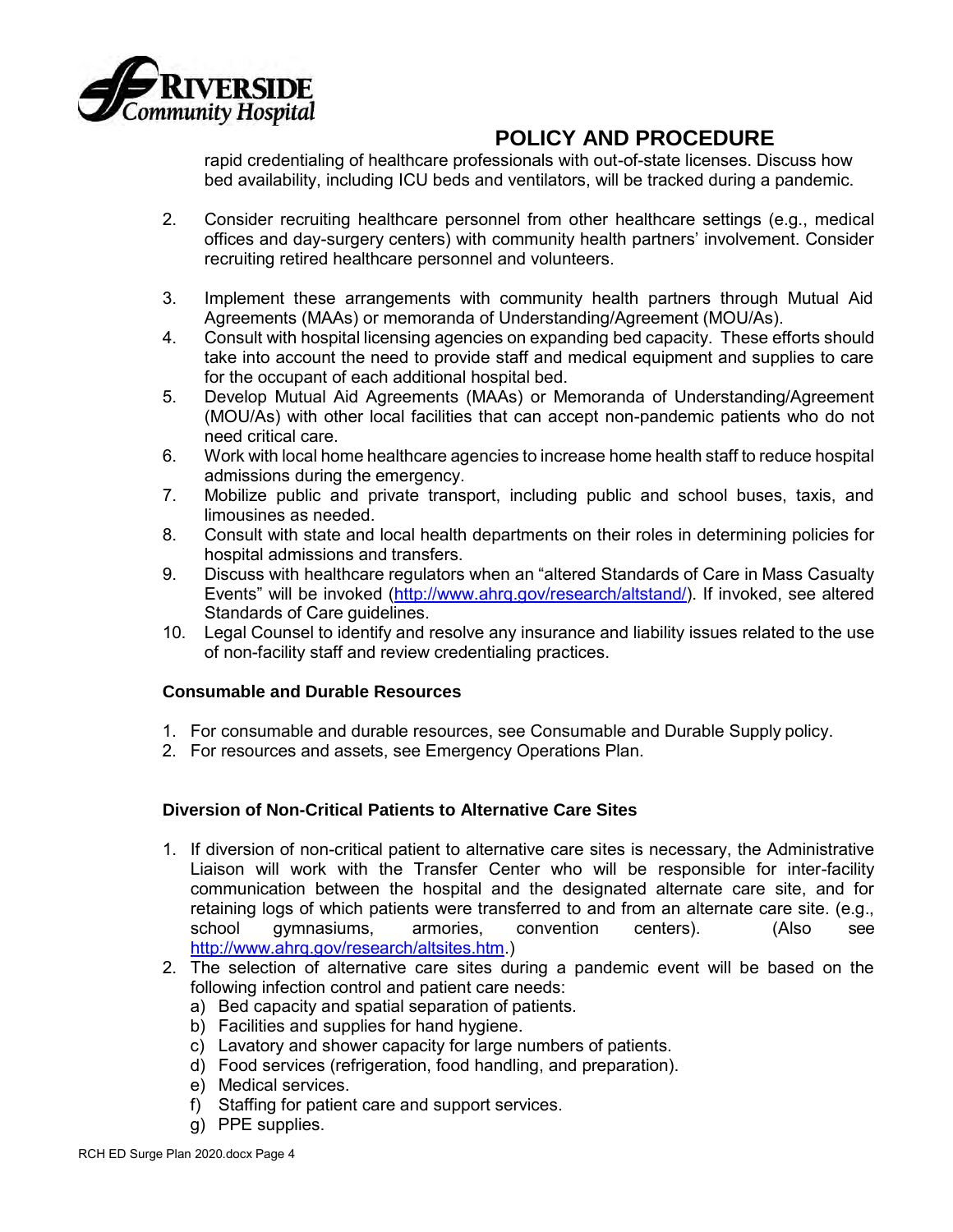

h) Cleaning/disinfection supplies.

- 3. Alternative sites with the hospital for patient care are: holding areas, outpatient unit.
- 4. Potential alternate sites on Hospital campus for patient care are: Raincross Urgent Care, Professional Medical Building.
- 5. Alternates sites off Hospital Campus for patient care will be coordinated by the County Emergency Medical Services.

## **Emergency Department**

- 1. If the Emergency Department is overwhelmed with patients seeking care during pandemic events, consider Alternate Triage Protocols including implementing phone triage to discourage unnecessary E.D./outpatient department visits. Triage to a medical office or other non-urgent facility.
- 2. Limit number of visitors to those essential for patient support. Screen all visitors at point of entry to facility for signs and symptoms of influenza or other pandemic event. Limit points of entry and exit to and from the facility; assign clinical staff to entry screening.
- 3. Ambulatory patients may be redirected to alternate care sites within or outside of the hospital as approved by the CEO or Sr. VP/Patient Care Services CNO/Designee, such as the hospital cafeteria or a nearby school, to be re-triaged and receive care as needed.

## **Other Department Responsibilities**

## **See attached table of other department responsibilities at Level V status.**

#### **Mortuary Issues**

- 1. To prepare for the possibility of mass fatalities during a pandemic event:
	- a) Assess current capacity for refrigeration of deceased persons.
	- b) Use mortality estimates to determine the scope and volume of supplies (e.g., body bags) needed to handle an increased number of deceased persons.
	- c) Discuss mass fatality plans including identifying temporary morgue sites and supply sources for post mortem materials with local and state health officials and medical examiners.

## **Demobilization**

For decision to demobilize, criteria for demobilizing, and communication to staff and appropriate external agencies of decision to demobilize, see Emergency Management Planning policy.

## **V. Exceptions/Clinical Alerts:**

None

## **VI. Documentation:**

None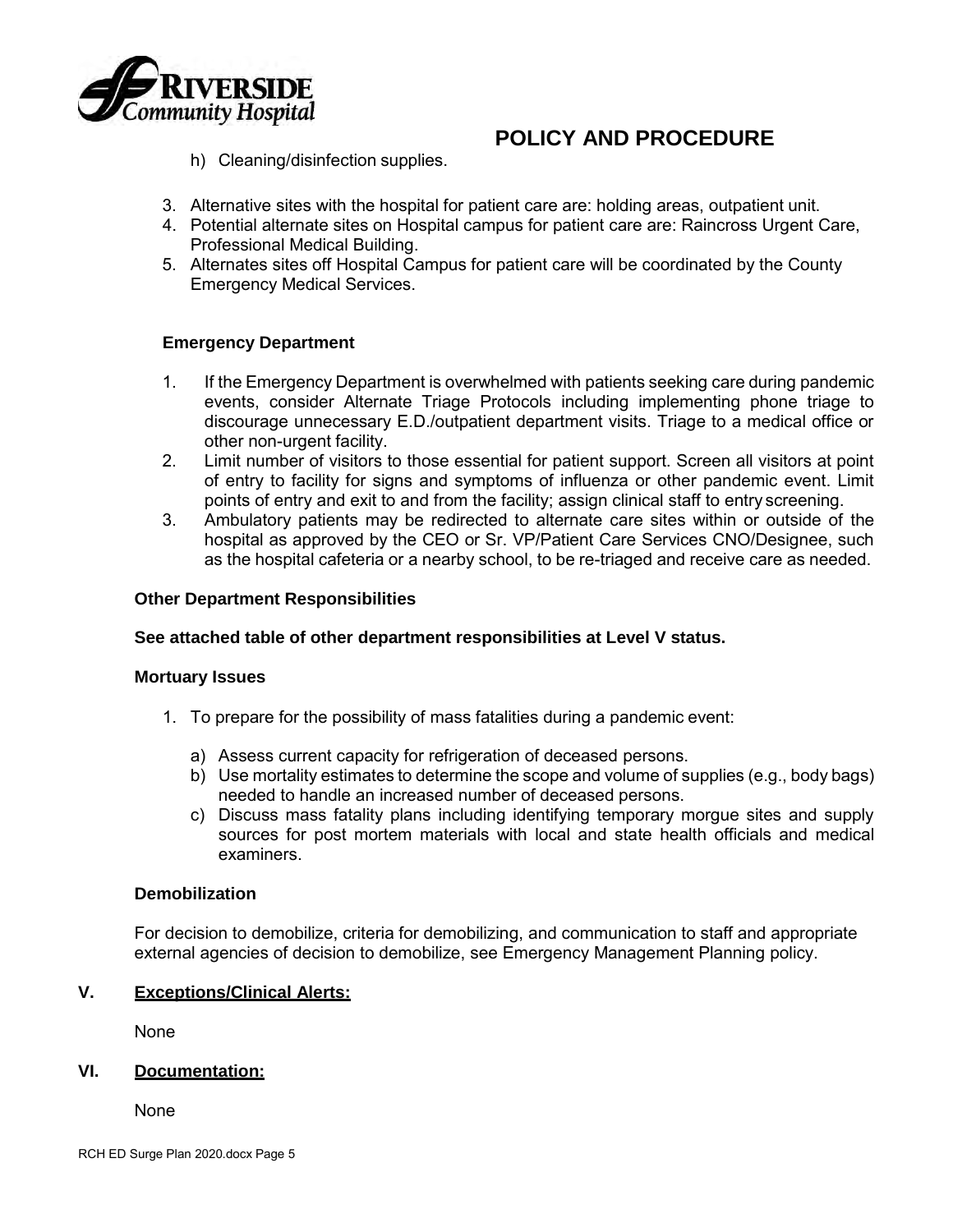

## **VII. References:**

- A. CDPH National Pandemic Influenza Preparedness Plan. Annex 1: State and Local Health Departments Guidance.
- B. US Department of Health and Human Services; HHS Pandemic Influenza Plan November 2005.
- C. Emergency Operations Plan (EOP) Reference #2001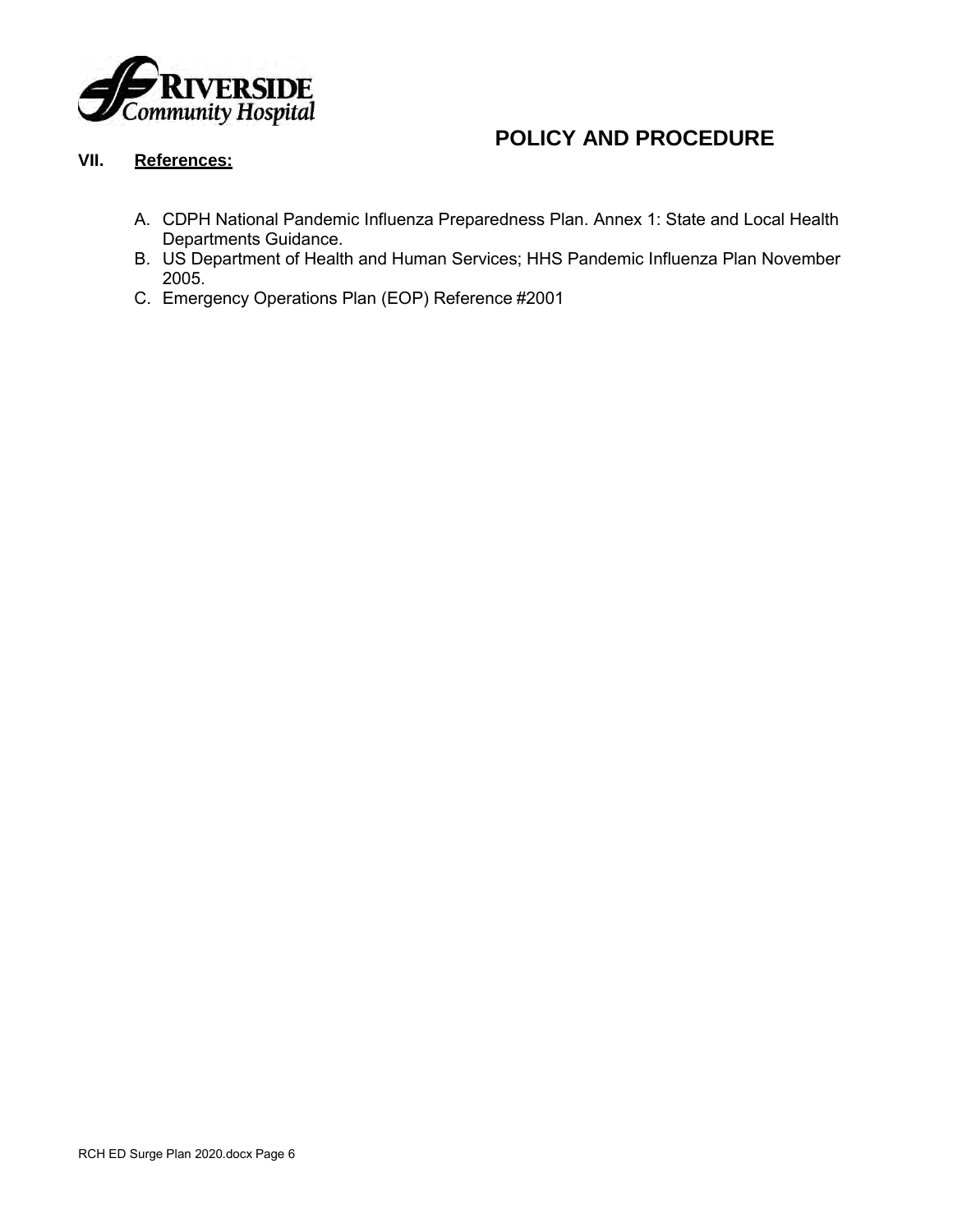

**ED SURGE CHECKLIST**

| <u>sato and Third of Sargo Fran Abuvation.</u>        |                                                                                                                           |
|-------------------------------------------------------|---------------------------------------------------------------------------------------------------------------------------|
| <b>ED Census:</b>                                     |                                                                                                                           |
| # of Ambulance Patients Holding:                      |                                                                                                                           |
| <b>Admissions holding in the department:</b>          | Total_____ ICU_____SD____ Tele_____                                                                                       |
| <b>Number of critical patients in the department:</b> |                                                                                                                           |
| <b>Potential ED Discharges:</b>                       | Dispositions ______                                                                                                       |
|                                                       | Re-Evals                                                                                                                  |
| <b>Number of patients in RC:</b>                      |                                                                                                                           |
| <b>Number of patients in WR's:</b>                    |                                                                                                                           |
| # Radiology pending:                                  |                                                                                                                           |
| # CTs pending:                                        |                                                                                                                           |
| # Labs pending:                                       |                                                                                                                           |
| # patients awaiting Triage                            |                                                                                                                           |
| # Unassigned patients:                                |                                                                                                                           |
| <b>Open to Transfers?</b>                             |                                                                                                                           |
| <b>EDWIN Score at the time of initiation:</b>         |                                                                                                                           |
| <b>Staffing:</b>                                      | $\Box$ Fully Staffed<br>$\Box$ # of Hold Nurses<br>$\Box$ Short RNs X<br>$\Box$ Short Provider X                          |
| <b>Who was notified?</b>                              | $\square$ ED Manager<br><b>ED Director</b><br>П<br><b>D</b> ED Medical Director<br><b>House Supervisor (Liaison)</b><br>ப |

**Notes:**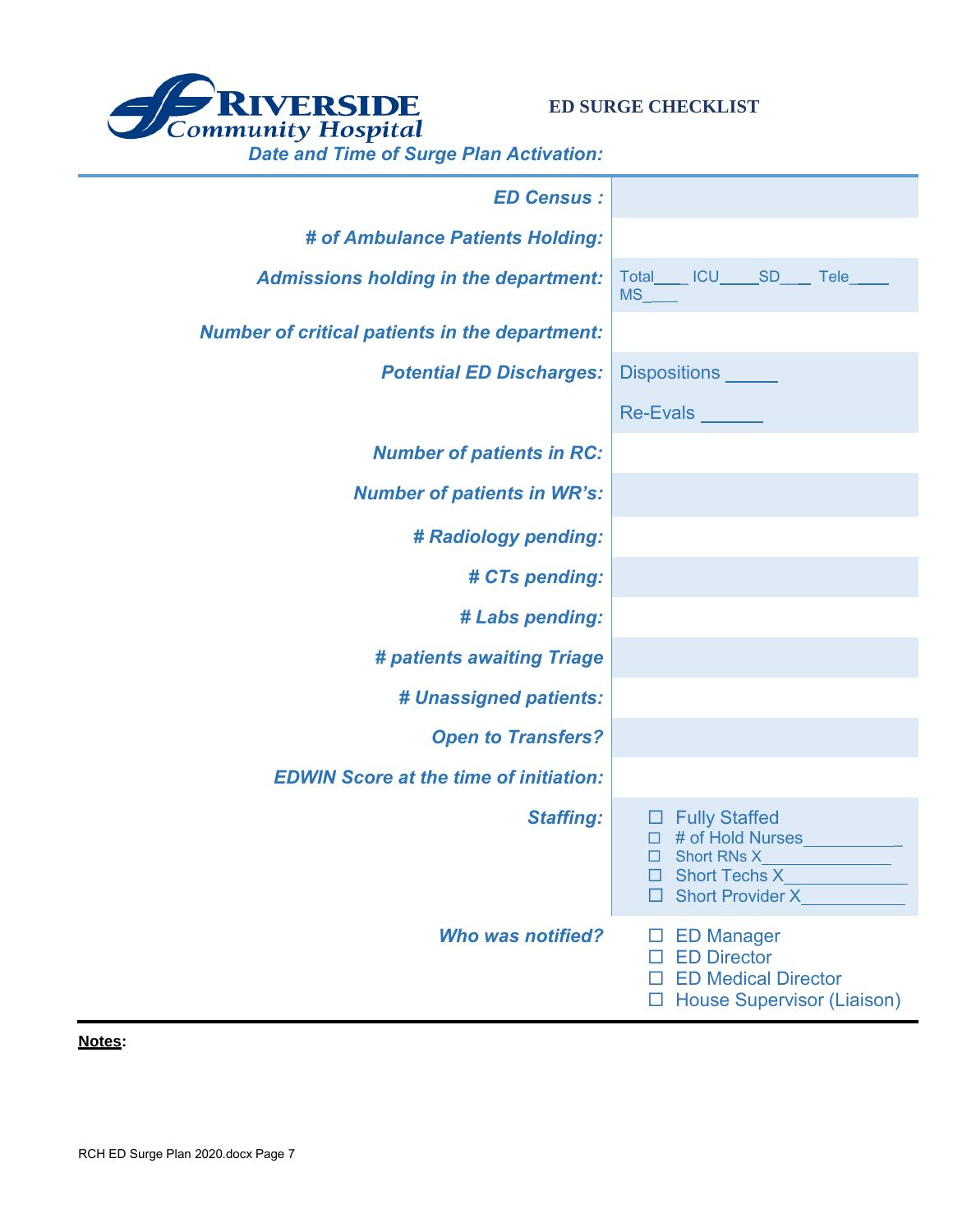## Activation of ED Surge

- 1. ED Director fills out surge activation checklist and submits it to nurse liaisons
- 2. Nurse liaisons notify Administrator on Call (AOC) and alert hospital of surge activation via iMobile communication
	- a. Surge notification will include the following
		- i. Level of surge
		- ii. Time of surge activation
		- iii. ED census
		- iv. ED holds
		- v. Request for support from specific departments, if needed (ex. lab, radiology, EVS)
	- b. Who is notified?
		- i. AOC and Administration
		- ii. Emergency Department
		- iii. Radiology
		- iv. Laboratory
		- v. EVS
		- vi. Telemetry
		- vii. ICU
- 3. Departments impacted by surge are to follow respective actions defined in surge plan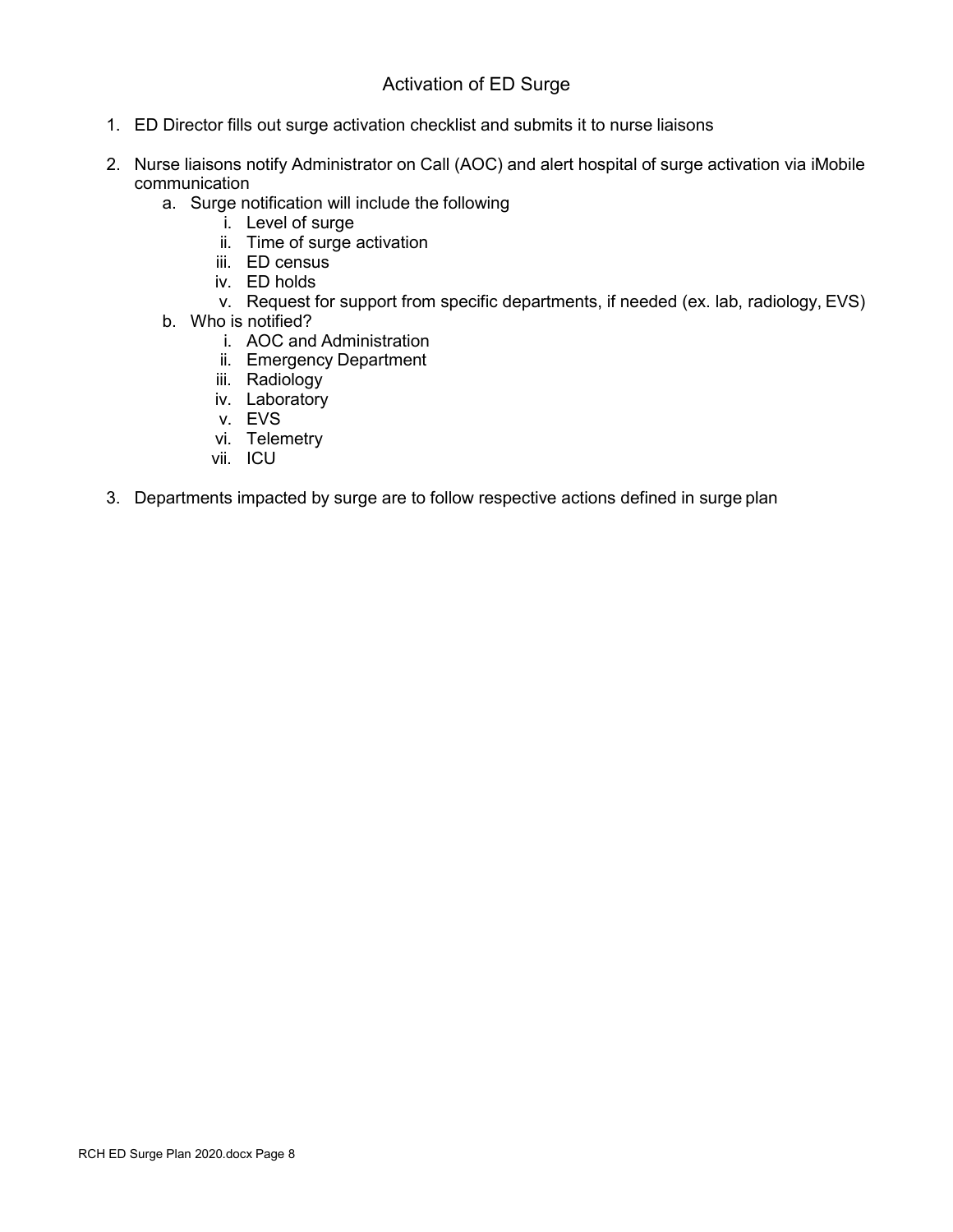Appendix A

## **Guidelines to Activate a Tiered Response Plan**

POLICY STATEMENT: The Surge Capacity policy shall describe the response procedures to follow for Level V in the event of rapid influx of patients in which all available resources are maximized, previous diversion/saturation efforts taken are ineffective, and patient care requirements exceed available ED resources. External/Internal Disaster Plan can be initiated. This can include an emergency health crisis or pandemic event. Communication of plan and oversight of responsibilities is established. The Emergency Department Work Index Score (EDWIN) is utilized in daily operations and will and conveyed in a coordinated manner to ensure prompt attention and response to the various levels. (The information is aligned, contributes to and is integrated with the facility-wide saturation and bed management plans.)

| <b>LEVEL 1 - GREEN</b>                                                                                                                                                                                                                      | <b>LEVEL 2 - YELLOW</b>                                                                                                                                                                                                                                                                                                                                                     | <b>LEVEL 3 - ORANGE</b>                                                                                                                                                                                                                                                                                                                                                | <b>LEVEL 4 - RED</b>                                                                                                                                                                                                                                                                                                                                           | LEVEL 5-<br><b>BLACK</b>                                                                    |
|---------------------------------------------------------------------------------------------------------------------------------------------------------------------------------------------------------------------------------------------|-----------------------------------------------------------------------------------------------------------------------------------------------------------------------------------------------------------------------------------------------------------------------------------------------------------------------------------------------------------------------------|------------------------------------------------------------------------------------------------------------------------------------------------------------------------------------------------------------------------------------------------------------------------------------------------------------------------------------------------------------------------|----------------------------------------------------------------------------------------------------------------------------------------------------------------------------------------------------------------------------------------------------------------------------------------------------------------------------------------------------------------|---------------------------------------------------------------------------------------------|
| ED EDWIN Score < 1.5<br>ED Census >80<br>ED Holds <10<br>RAD Exams<13<br>CT Exams<10<br>Lab pending draws <10<br>Throughput:<br>Goals are met or<br>$\bullet$<br>exceeded, day to<br>day operations<br>within POD<br>system are<br>optimal. | ED EDWIN Score 1.5-1.75<br>ED Census >100<br>ED Holds >15<br>RAD Exams>15<br>CT Exams>10<br>Lab pending draws >10<br>Throughput:<br>>10 patients awaiting<br>triage.<br>>5 ambulances holding<br>the wall.<br>>7 patients that are<br>unassigned to providers.<br>Holding 10+ admitted<br>patients or 3 ICU<br>WITHOUT a plan for<br>bed assignment in the<br>next 3 hours. | ED EDWIN Score 1.75-2.0<br>ED Census >110<br>ED Holds >20<br>RAD Exams>18<br>CT Exams>13<br>Lab pending draws >20<br>Throughput:<br>>15 patients awaiting triage.<br>>7 ambulances holding the<br>wall.<br>>10 patients that are<br>unassigned to providers.<br>Holding 15+ admitted patients<br>or 3 ICU WITHOUT a plan for<br>bed assignment in the next 3<br>hours. | ED EDWIN Score > 2.0<br>ED Census >125<br>ED Holds >25<br>RAD Exams>25<br>CT Exams>15<br>Lab pending draws >30<br>Throughput:<br>>20 patients awaiting triage.<br>>10 ambulances holding the wall.<br>>13 patients that are unassigned to<br>providers.<br>Holding 20+ admitted patients or 3<br>ICU WITHOUT a plan for bed<br>assignment in the next 3 hours. | Follow<br>internal<br>disaster<br>policy<br>ONLY at<br>direction of<br>Senior<br>Leadership |